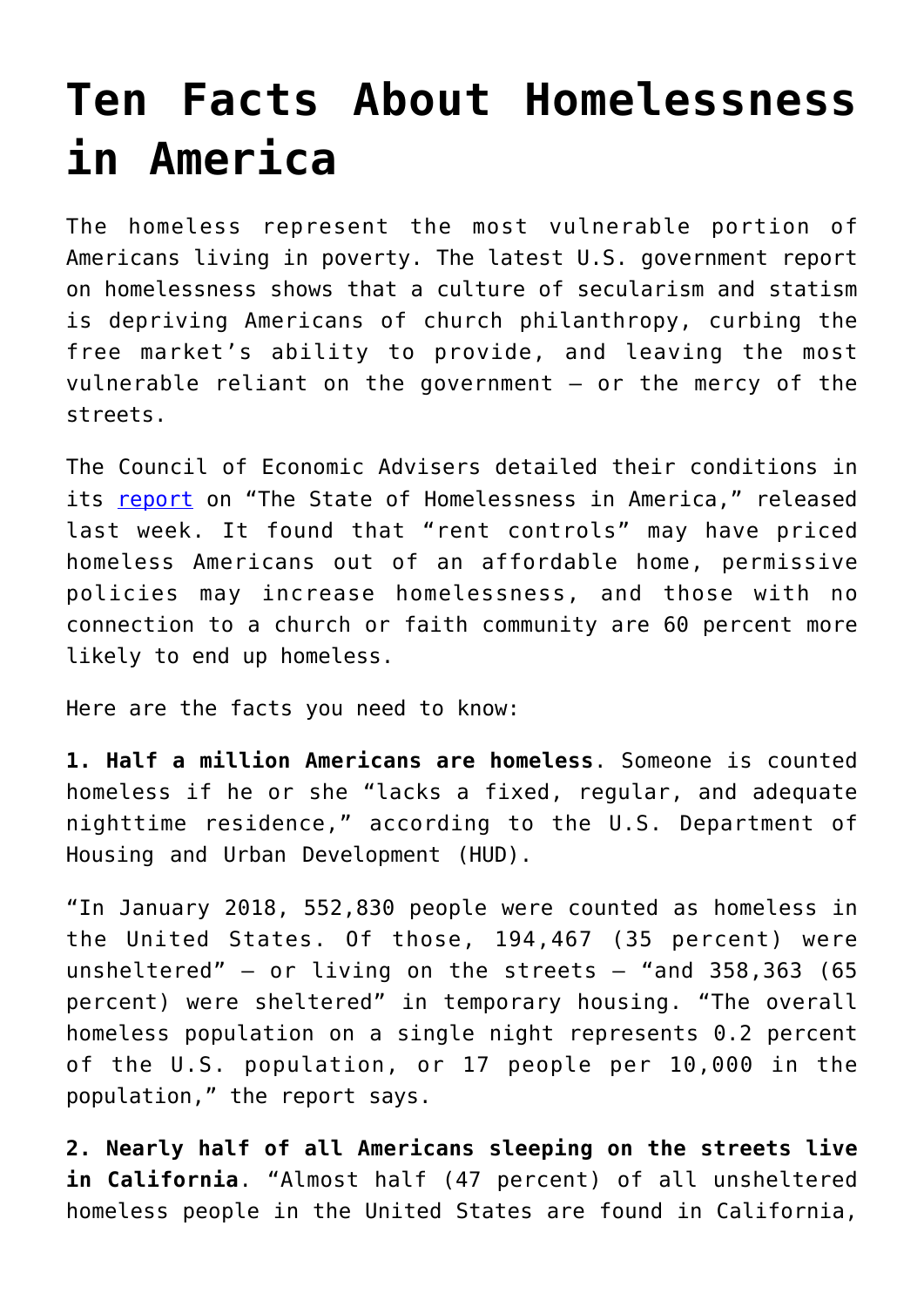about four times as high as their share of the overall United States population. Among the five cities with the highest rates of unsheltered homelessness, four are in California (San Francisco, Los Angeles, Santa Rosa, and San Jose), and the other is Seattle."

**3. But East Coast cities have the highest rate of homelessness – and Washington, D.C. ranks worst**. "Compared to a national rate of 17 homeless people per 10,000, the cities … with the highest rates of overall homelessness are Washington, DC (103 per 10,000), Boston, MA (102 per 10,000), and New York, NY (101 per 10,000)." More than 20 percent of all homeless people live in New York City. "These cities each have homelessness rates that are over 6 times as high as the overall U.S rate," and the level of sheltered homelessness is eight-times the national average (11 per 10,000).

**4. The homeless have high rates of mental illness, substance abuse, and previous incarceration**. According to HUD's 2018 annual homelessness count, "111,122 homeless people (20 percent) had a severe mental illness and 86,647 homeless people (16 percent) suffered from chronic substance abuse. Among all adults who used shelter at some point in 2017, 44 percent had a disability."

The department also found that nine percent of U.S. homeless had spent time in a jail or correctional facility. However, HUD may have undercounted this population, as other surveys found up to 4-in-10 homeless are alcoholics and an equal number have mental health issues.

**5. Lack of connection to a church or religious communities increases homelessness**. The report states that individuals with "weak social ties are more likely to become homeless." It cites a study that found "the lifetime incidence of homelessness is reduced by 60 percent for individuals with strong ties to family, religious communities, and friends."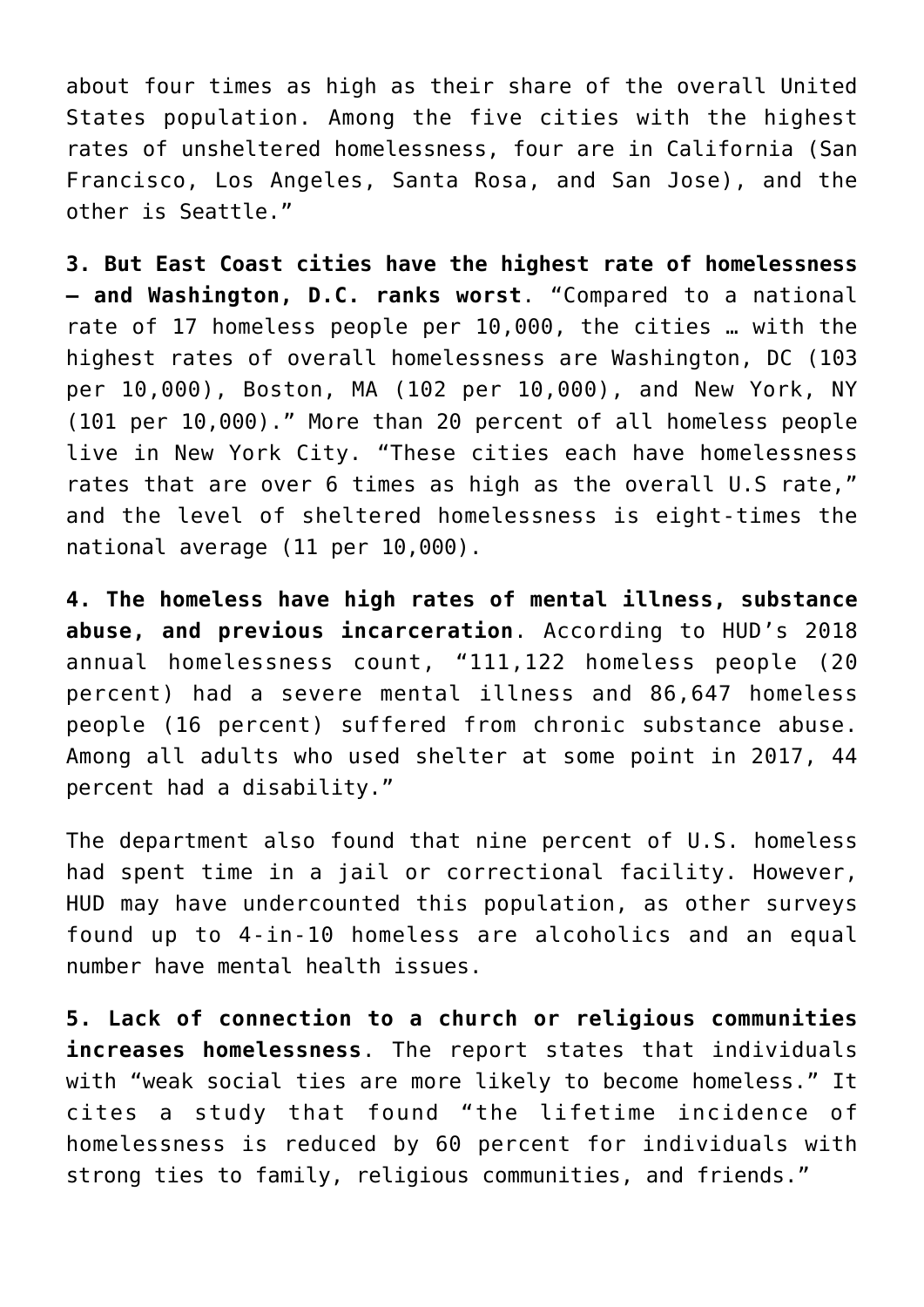**6. Accounting tricks make it hard to know if U.S. homelessness has increased or decreased since 2007**. The federal government has shifted from promoting transitional housing (offering homeless a room in a temporary housing facility) to rapid rehousing (offering assistance to defray the cost of moving into and renting a private home.) The government does not count those in rapid re-housing as homeless.

"The approximately 110,000 bed reduction in transitional housing between 2007 and 2018 has been almost fully offset by an approximately 109,000 bed increase in rapid rehousing," the report states. "[I]t is not clear that people living in one type of program are more 'homeless' than people living in the other type."

**7. California's homeless crisis is due to more than the weather**. While California's mild temperatures may facilitate unsheltered homelessness, they cannot account for its disproportionate share of the homeless problem.

*Florida and Arizona have unsheltered homeless populations lower than what would be expected given the temperatures, home prices and poverty rates in their communities. Meanwhile, the unsheltered homeless population is over twice as large as expected — given the temperatures, home prices and poverty rates in their communities — in [s]tates including Hawaii, California, Nevada, Oregon, and Washington [s]tate.* 

The report said government policies, including "the extent of policing of street activities may play a role in these differences.

**8. Government policies to reduce homelessness may have made the situation worse**.

*Boston, New York City, and Washington, D.C. are each subject to right-to-shelter laws that guarantee shelter availability*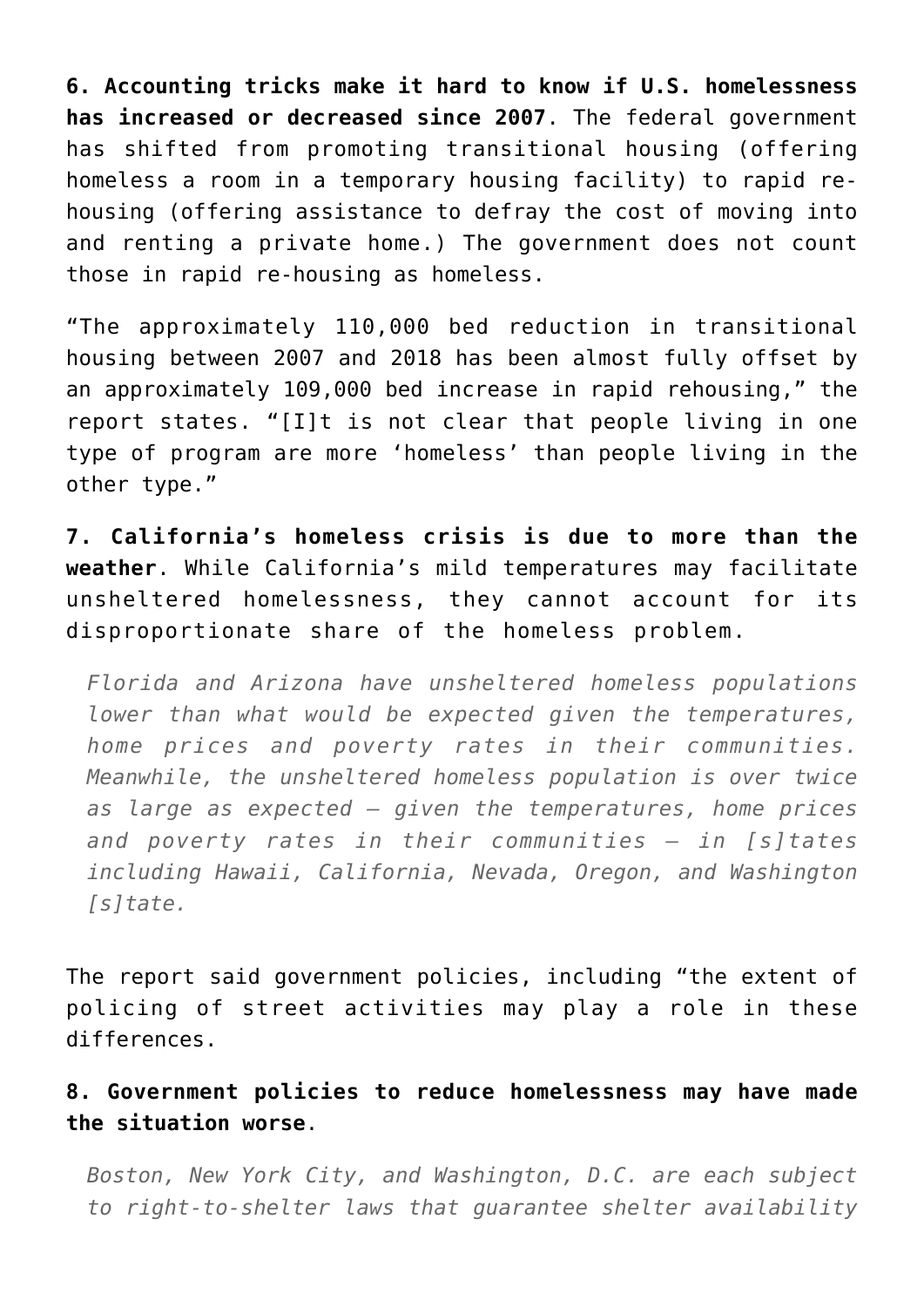*of a given quality. These places each have rates of sheltered homelessness at least 2.7 times as high as the rate in every other city, and this difference cannot be explained by their weather, home prices, and poverty rates. Boston, New York City, and Washington, D.C. also have substantially higher rates of overall homelessness than almost every other city, suggesting that most people being sheltered would not otherwise sleep on the street.*

**9. Government housing regulations made the problem worse**. The report states that the cost of median rent and homelessness rise in lockstep, finding a virtually one-to-one ratio. "A central driver of higher home prices in some communities is the heavy regulation of housing markets by localities," the report says. This includes:

*…overly restrictive zoning and growth management controls; rent controls; cumbersome building and rehabilitation codes; excessive energy and water efficiency mandates; unreasonable maximum-density allowances; historic preservation requirements; overly burdensome wetland or environmental regulations; outdated manufactured-housing regulations and restrictions; undue parking requirements; cumbersome and time-consuming permitting and review procedures; tax policies that discourage investment or reinvestment; overly complex labor requirements; and inordinate impact or developer fees.*

## **10. Housing deregulation could wipe out the majority of homelessness in San Francisco**.

*We find that for the 11 metropolitan areas with housing regulations that drive home prices significantly above home production costs (which contain 42 percent of the United States homeless population), deregulation would reduce homelessness by an average of 31 percent. Homelessness would fall by 54 percent in San Francisco, 40 percent in Los Angeles, and 23 percent in New York City. Overall*